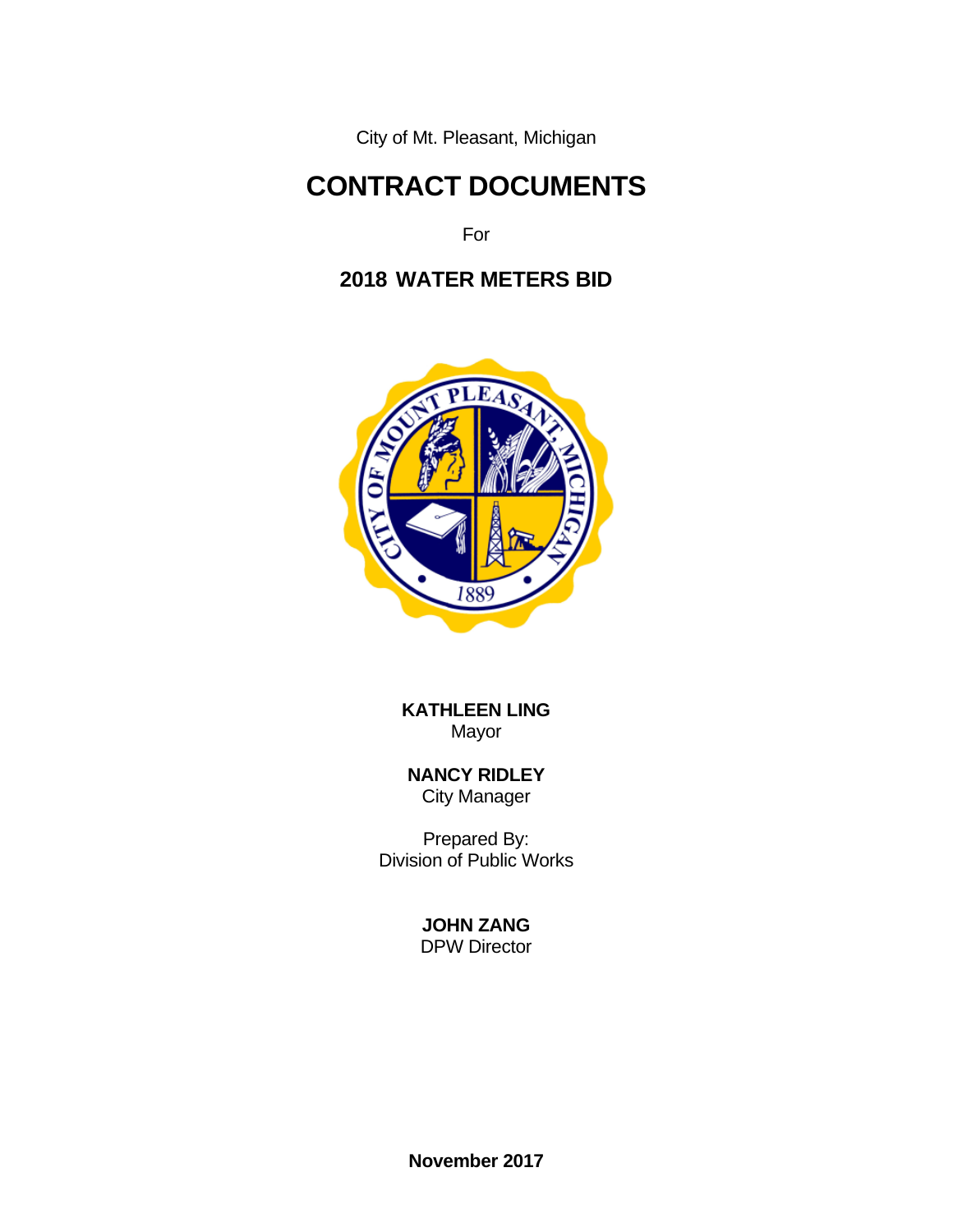City of Mt. Pleasant, Michigan

## TABLE OF CONTENTS

#### **2018 Water Meters Bid**

# **Bidding Information**

 Notice to Bidders Proposal

### **Specifications**

5/8" to 6" Meters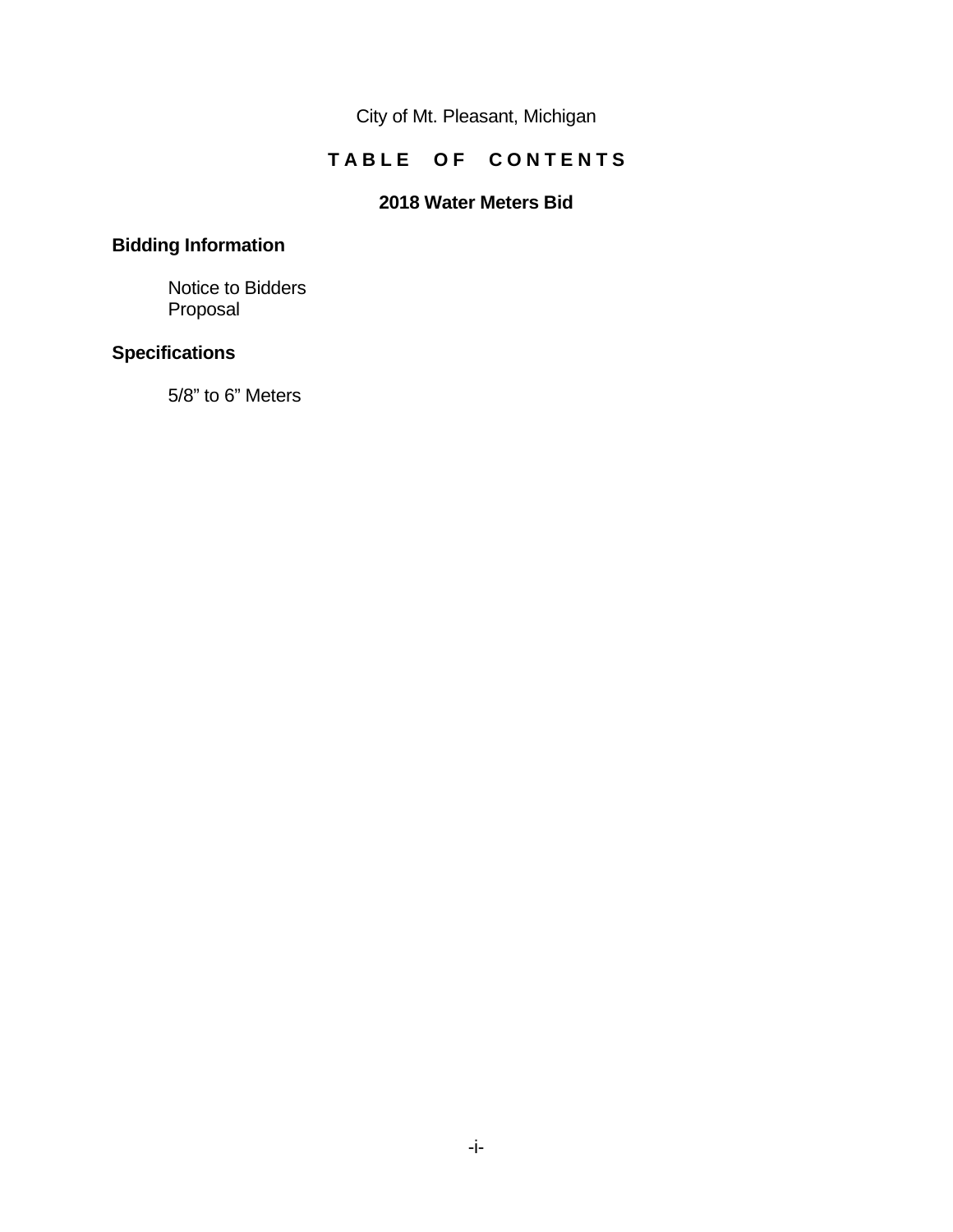

**PUBLIC WORKS**  1303 N. Franklin . 48858-4682 (989) 779-5400 (989) 772-6250 fax

# **N O T I C E T O B I D D E R S**

2018 WATER METERS BID

 The City of Mt. Pleasant, Michigan, is requesting sealed bids at the Office of the City Clerk, City Hall, 320 W. Broadway Street, Mt. Pleasant, Michigan 48858, until 1:30 p.m. (local time), on Tuesday, November 21, 2017, at which time and place the bids will be publicly opened and read. All bids shall be submitted in a sealed envelope, plainly marked "2018 WATER METERS BID – November 21, 2017".

Proposals are solicited on a unit price basis for the following water meter sizes:

5/8", 1", 1-1/2", 2", 3", 4", and 6" meters

No bid deposit, performance, labor, or material bond will be required.

 Complete specifications are available at the Public Works Building, 1303 North Franklin Street, Mt. Pleasant, Michigan 48858, (989) 779-5401, Monday through Friday, 8:00 a.m. to 4:30 p.m., or can be downloaded free of charge from the City's website at www.mt-pleasant.org and navigate to the Bids and Quotes page from the "Quick Links" section.

 The City of Mt. Pleasant reserves the right to accept or reject any or all bids, to waive any irregularities in the bids, and to select the bid considered most advantageous to the city.

Jamie Hockemeyer **Good Contract Contract Contract Contract Contract Contract Contract Contract Contract Contract Contract Contract Contract Contract Contract Contract Contract Contract Contract Contract Contract Contract C** Water Department Supervisor City Clerk (989) 779-5427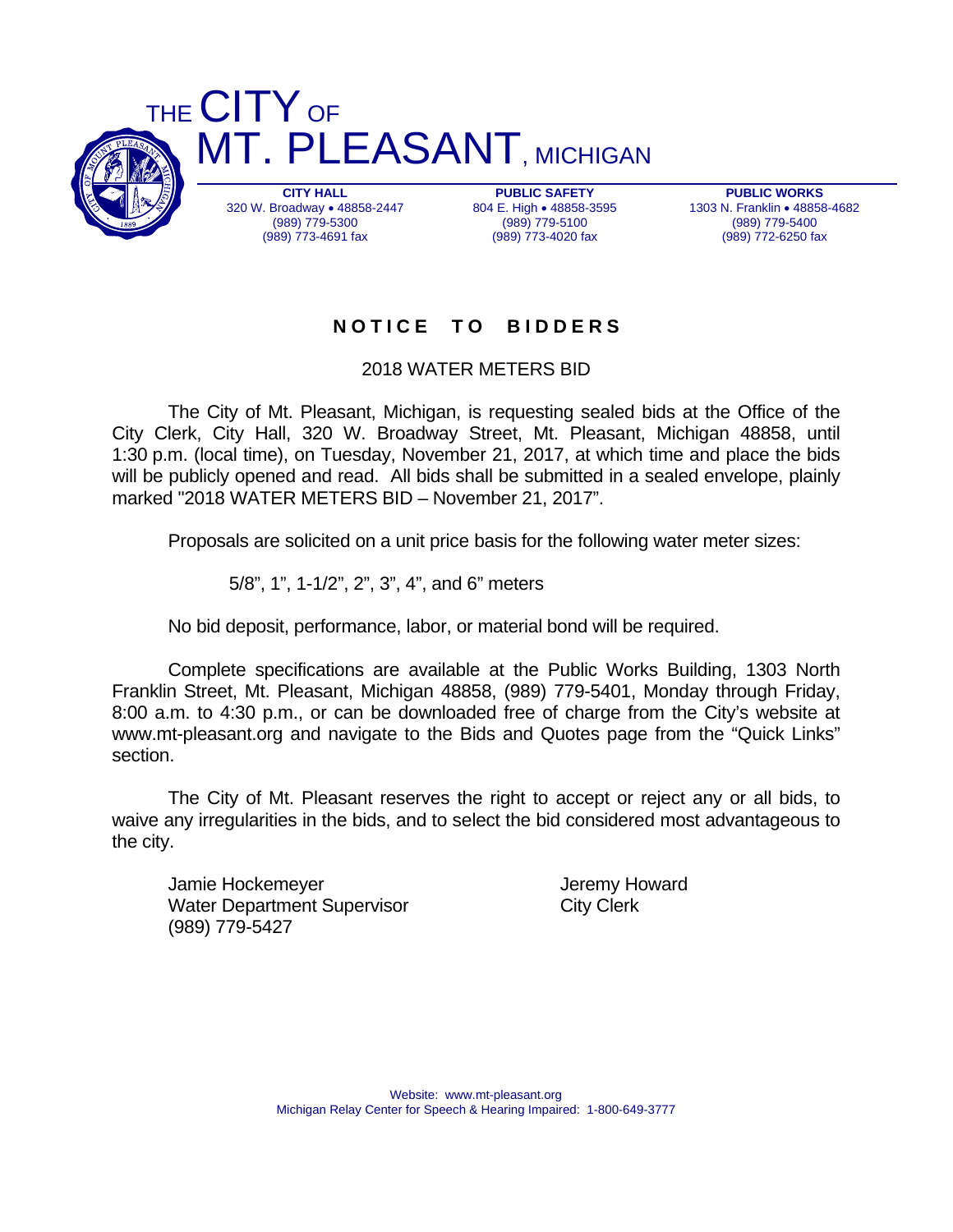#### City of Mt. Pleasant, Michigan BID PROPOSAL 2018 WATER METERS BID

TO: Office of the City Clerk BID DATE: November 21, 2017 City Hall City Hall City Hall City Hall City Hall City Hall City Hall City Hall City Hall City Hall City Hall City Hall City Hall City Hall City Hall City Hall City Hall City Hall City Hall City Hall City Hall City Hall Ci 320 W. Broadway Street Mt. Pleasant, MI 48858

 In accordance with the specifications and other bid requirements heretofore provided, the undersigned agrees to provide the below listed bid items at the price(s) set forth below. **This is a one-year bid to start January 1, 2018 through December 31, 2018.** This is a firm bid and not subject to withdrawal or change for a period of sixty (60) days.

| <b>BID ITEMS</b>                                                                                                                                                                                                              | <b>QUANTITY</b> | <b>NEPTUNE</b>                                                                           | <b>SENSUS</b>       |
|-------------------------------------------------------------------------------------------------------------------------------------------------------------------------------------------------------------------------------|-----------------|------------------------------------------------------------------------------------------|---------------------|
| 5/8" Meter                                                                                                                                                                                                                    | EA              | $\mathfrak{S}^-$                                                                         | $\mathsf{\$}$       |
| 1-1/2" Meter                                                                                                                                                                                                                  | EA              | $\frac{1}{\sqrt{1-\frac{1}{2}}\sqrt{1-\frac{1}{2}}\left(\frac{1}{2}-\frac{1}{2}\right)}$ | $\frac{1}{2}$       |
| 2" Meter - Compound                                                                                                                                                                                                           | EA              | $\frac{1}{2}$                                                                            | $\mathfrak s$       |
| 3" Meter - Compound                                                                                                                                                                                                           | EA              | $\mathbb{S}$                                                                             | $\mathfrak s$       |
| 4" Meter - Compound                                                                                                                                                                                                           | EA              | $\mathbb{S}$                                                                             | $\sim$              |
| 6" Meter - Compound                                                                                                                                                                                                           | EA              | $\mathbb{S}$                                                                             | $\frac{1}{2}$       |
| (written)                                                                                                                                                                                                                     |                 |                                                                                          | and $/100$ DOLLARS. |
| <b>Respectfully Submitted:</b><br>COMPANY COMPANY COMPANY                                                                                                                                                                     |                 |                                                                                          |                     |
|                                                                                                                                                                                                                               |                 |                                                                                          |                     |
|                                                                                                                                                                                                                               |                 |                                                                                          |                     |
|                                                                                                                                                                                                                               |                 |                                                                                          |                     |
|                                                                                                                                                                                                                               |                 |                                                                                          |                     |
| PRINT OR TYPE NAME & TITLE THE STATE OF THE STATE OF THE STATE OF THE STATE OF THE STATE OF THE STATE OF THE STATE OF THE STATE OF THE STATE OF THE STATE OF THE STATE OF THE STATE OF THE STATE OF THE STATE OF THE STATE OF |                 |                                                                                          |                     |
| <b>EMAIL</b>                                                                                                                                                                                                                  |                 |                                                                                          |                     |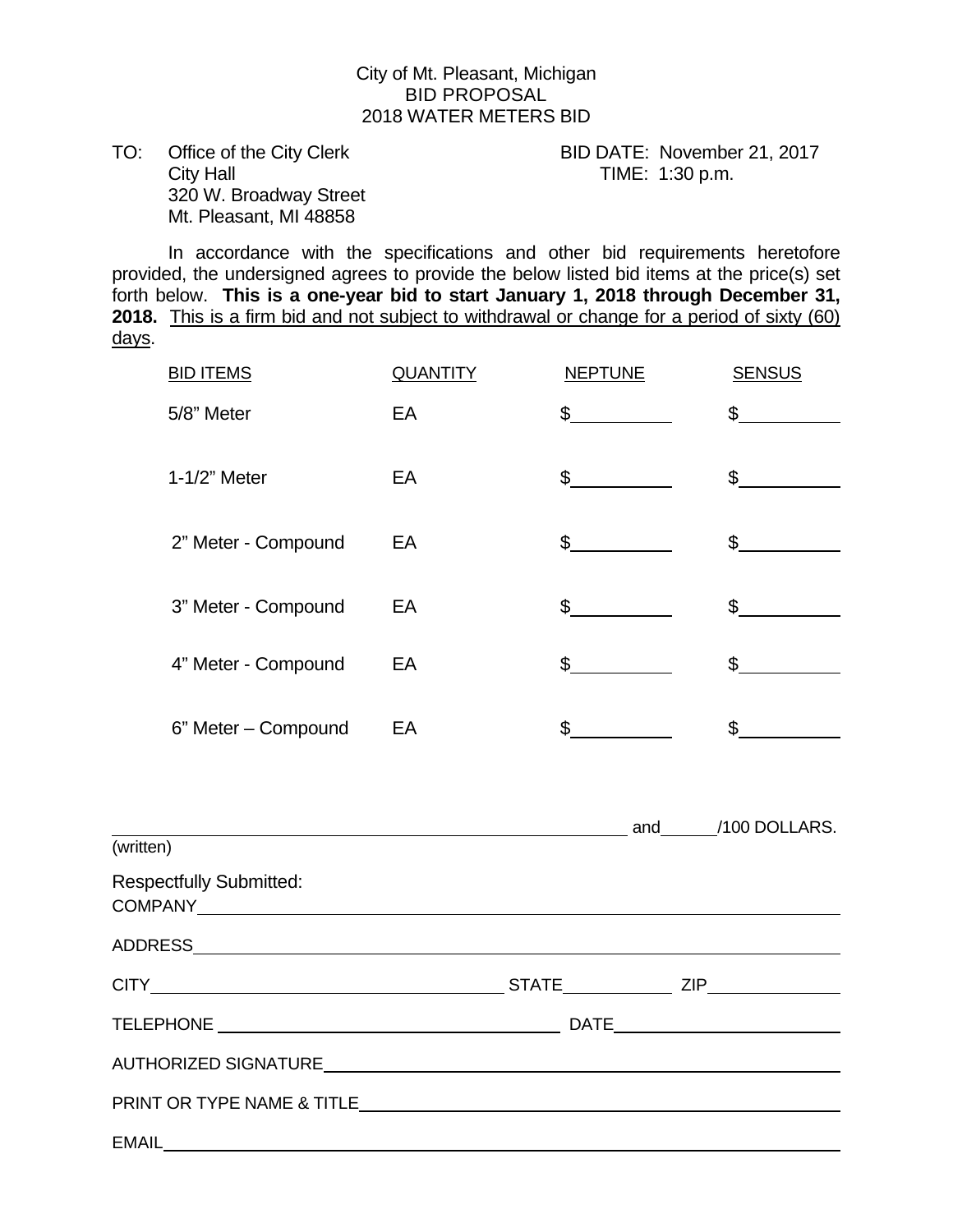#### **City of Mt. Pleasant, Michigan 2018 WATER METERS BID SPECIFICATIONS 5/8" TO 6" Water Meters**

**Definitions:** The following definitions shall apply in this Specification. Purchaser: The City of Mt. Pleasant, henceforth known as the City. Vendor: The party supplying water meters.

**Product Specification:** Each Vendor shall provide cold water meters as described in this specification.

1) The water meters shall utilize an encoder head that will be digitally read using a handheld reader. The encoder head shall be capable of future migration to radio technology and capable of transmitting usage down to 0.1 gallons. Only registers without batteries, or registers containing batteries with factory warranties for fifteen (15) years shall be accepted.

2) The water meter shall be read by the City meter reading hardware and software as currently configured (DAP Technologies CE5320 or Trimble Nomad 900 handhelds, Insight R900 route manager software, and BS&A billing software).

- A) No changes to the existing hardware or software shall be required to read the meters and import the data into the City billing system.
- B) The current meter software shall be supported to the same level as provided by the current meter reading software representative by the bidder. This shall include, but not be limited to, on-demand on-site assistance as needed by the City at no additional charge.

3) All water meters (displacement type - magnetic drive 1-1/2") shall be furnished directly to the City by a distributor authorized by the meter manufacturer to conduct business on its behalf in the state of Michigan. The City will not accept meters that are rebuilt, remanufactured, or meters that do not hold a serial number other than that of the original manufacture.

4) All cold water meters (displacement type - magnetic drive 1-1/2") furnished shall be produced from an ISO 9001 manufacturing facility and must conform to the "Standard Specifications for Cold Water Meters" C700, latest revision issued by AWWA or as otherwise stated. The size, capacity, and meter lengths shall be as specified in AWWA Standard C700 (latest revision). The maximum number of disc nutations is not to exceed those specified in AWWA C700 latest revision.

5) All cold water meters (compound type) furnished shall be produced from an ISO 9001 manufacturing facility and must conform to the "Standard Specifications for Cold water Meters" C702 (latest revision) issued by AWWA or as otherwise stated. The size, capacity, and meter lengths shall be as specified in AWWA Standard C702 (latest revision). Compound metes shall have dual measuring elements, consisting of a high flow element, and a low flow element.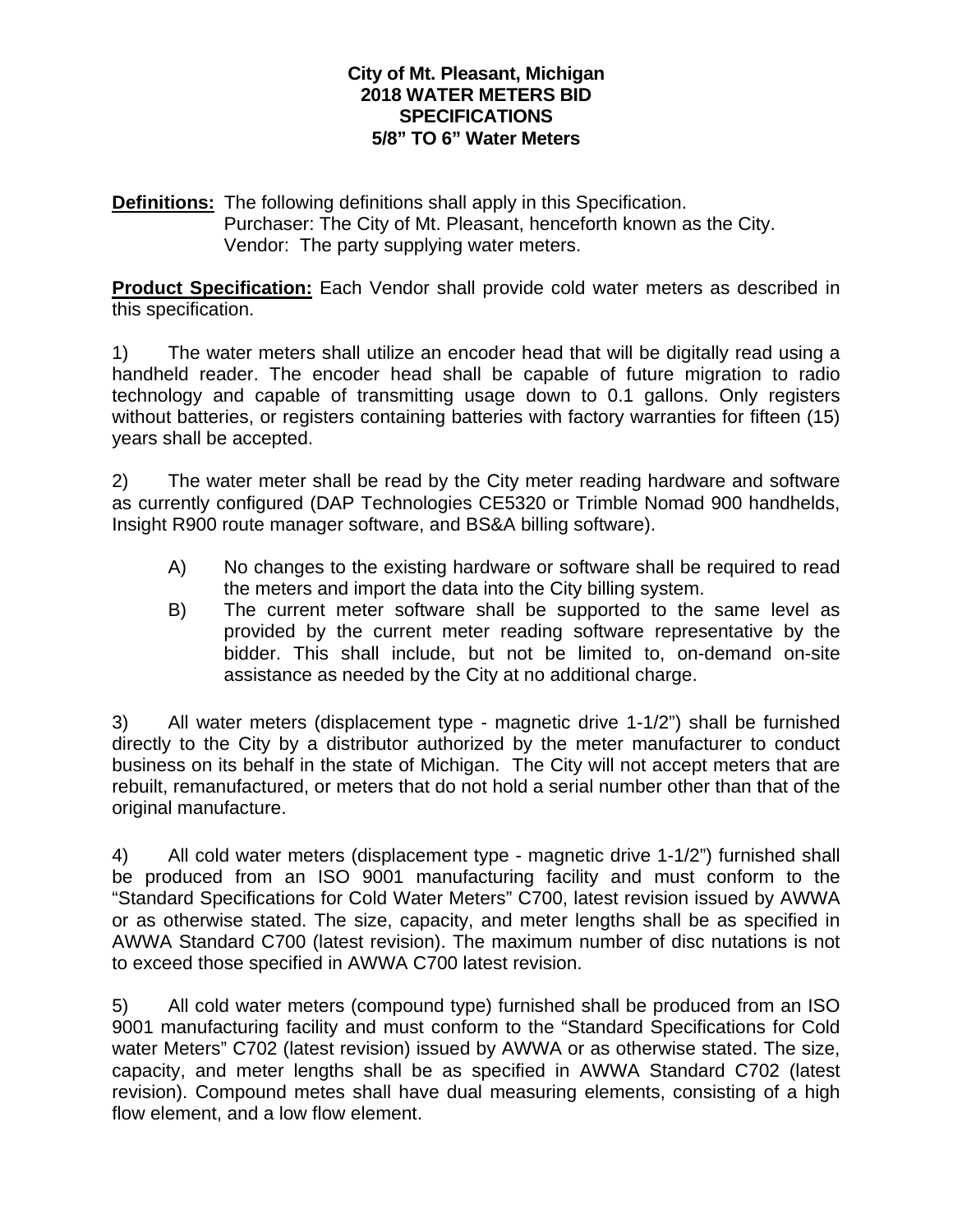6) Allowable meters:

**Sensus Neptune 1986** 

5/8" Model SR11 only 5/8" Model T10 eCoder only 1-1/2" Model SR11 only 1-1/2" Model T10 eCoder only

**Compound: Compound:**

2", 4" and 6" SRH only 2", 4", and 6" Tru-Flo eCoder only

6) Quantity

The City may purchase 500 meters per year, but this is not a guaranteed purchase quantity.

7) Sizes

Provide prices for 5/8", 1", 1-1/2", 2", 3", 4", and 6" meters. **Please quote only prices for compound meters for 1-1/2"-6" size meters.** 

8) Basis of Award

The award will be to the Vendor with the lowest total cost for the bid for each individual meter brand based upon the City's projected metering needs for the contract period. The City of Mt. Pleasant reserves the right to reject low bids which do not meet specifications.

**Note**: Previous experience and performance may be a factor in making the award. Meter reading software support will be a factor in making the award. Products wholly made in the USA are preferred and may be a factor in awarding the bid.

9) Contract Period

Meter purchase quantities are for estimated purposes only, not a guarantee of actual purchase. The meter purchase price guarantee period is for one (1) year from January 1, 2018 through December 31, 2018.

#### 10) Deliveries

Supply and transport F.O.B. destination, freight, pre-paid to the City of Mt. Pleasant Water Treatment Plant and/or designated area on an as-needed basis. Delivery hours are 8:00 a.m. to 4:00 p.m., unless otherwise scheduled by the City, and will follow a designated truck route within the City limits. All orders shall be complete, and shall be delivered on a timely basis following the order date unless otherwise agreed to by the City. The Water Treatment Plant is located at 4195 South Lincoln Road, Mt. Pleasant.

11) Assignments

The vendor agrees not to assign or transfer this contract or any part thereof without the written consent of the City of Mt. Pleasant. Any unauthorized assignment may subject the contractor to immediate termination.